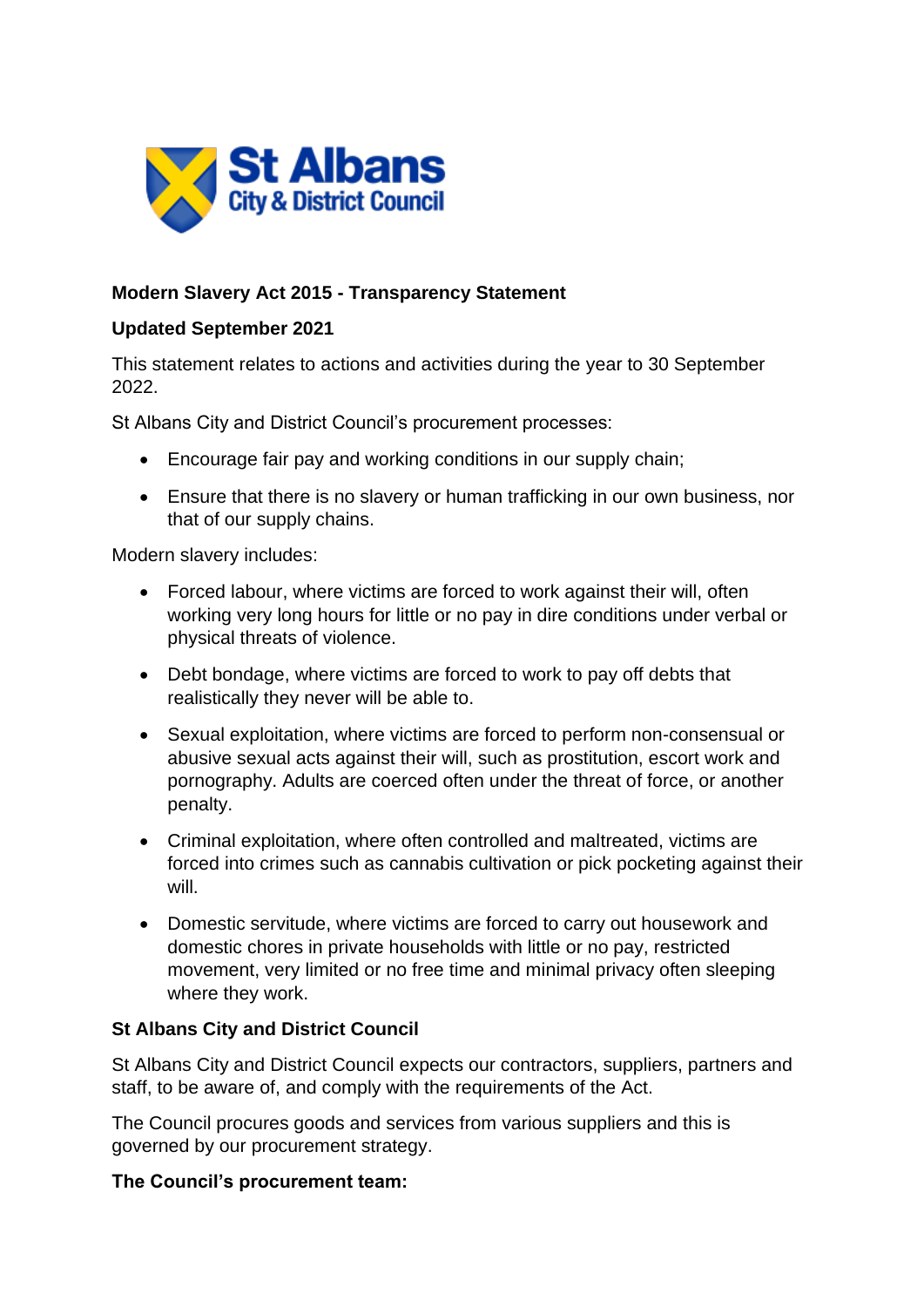- Reviews the content of this Modern Slavery Act 2015 Transparency Statement each year and publishes it on the procurement pages of the Council's website.
- Writes to all our contractors, suppliers, and staff annually, to highlight the requirements of the Modern Slavery Act 2015, as it relates to purchasing, including referral mechanisms.
- Manages risks associated with potential modern slavery as they relate to procurement, through our risk register.
- Ensures that all major tender processes require bidders to provide confirmation that they are compliant with the Act.
- Ensures that, before being added to the finance system, all new suppliers provide confirmation of compliance with the Act.
- Provides regular training and information for staff, as part of their procurement training, to inform and remind them of their responsibilities under the Act, related to procurement.

This statement has been approved by the Council's Chief Executive Board. It will be reviewed and updated annually by the Head of Commercial and Development as lead officer for Procurement.

**Signed** 

Jeffre

Tony Marmo, Head of Service, Commercial and Development

DATE: 17 September 2021

### **Associated matters**

#### **Safeguarding**

(This content is reviewed annually by the Head of the Chief Executive and Policy Department)

The Council is part of the St Albans District Community Safety Partnership. The partners work together on safety and safeguarding related matters. This includes a collaborative approach to tacking the issue of modern slavery. More about what modern slavery includes can be found at:

[https://www.gov.uk/government/collections/modern-slavery.](https://www.gov.uk/government/collections/modern-slavery)

The lead team on Safeguarding at the Council is the Community Protection team.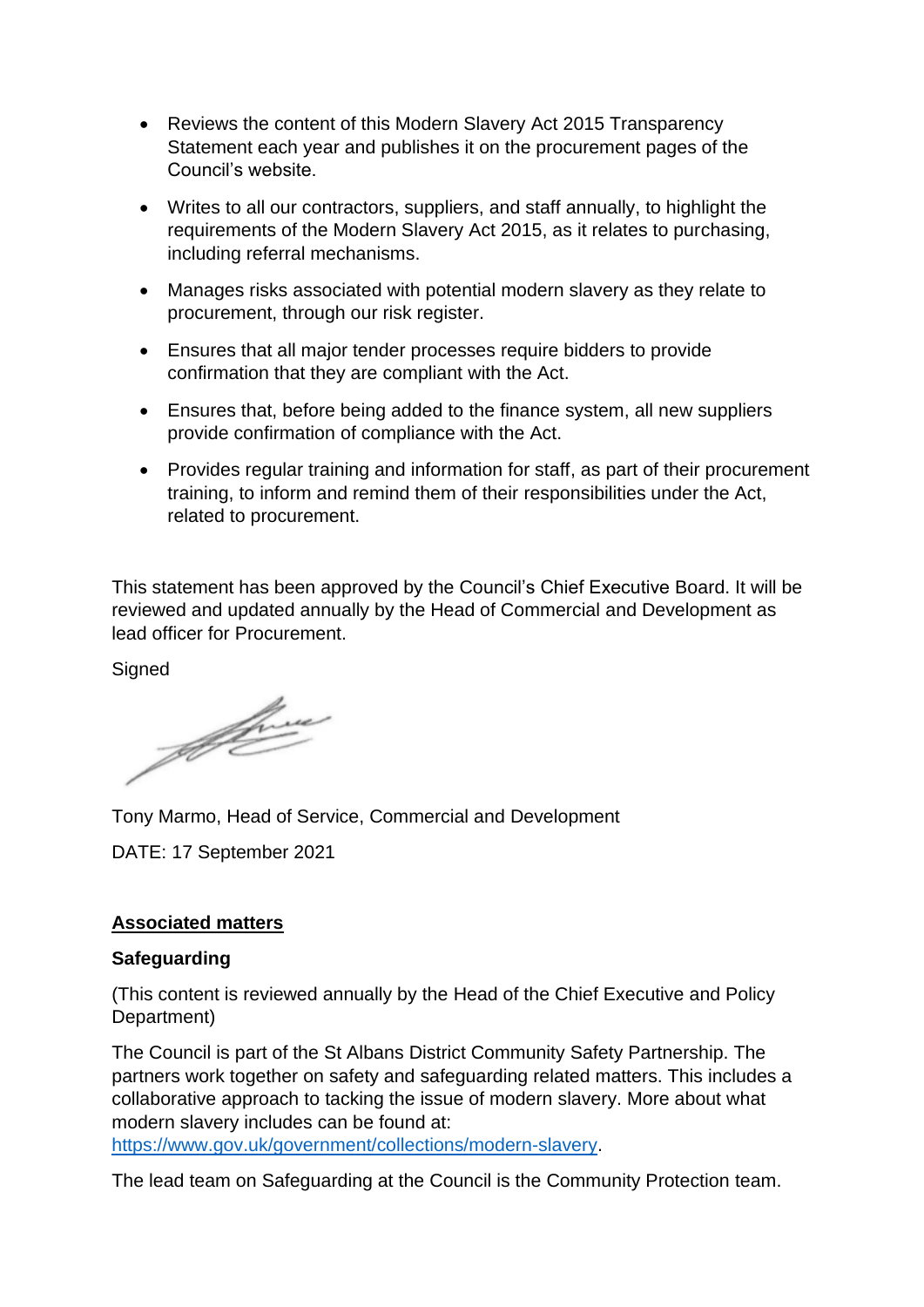As part of Local Government, the Council recognises that it has a responsibility to take a robust approach to slavery and human trafficking. In addition to the Council's responsibility as an employer, it acknowledges its duty to notify the Secretary of State of suspected victims of slavery or human trafficking as introduced by section 52 of the Modern Slavery Act 2015. The Council also notes its responsibility under the National Referral Mechanism as a 'First Responder'.

The Council has a programme of mandatory training that all employees must complete. It enables officers in community-facing roles to identify and know how to report suspected incidents of abuse and neglect, including modern slavery and trafficking.

Training on safeguarding matters is available to councillors.

## **Recruitment and staffing**

(This content is reviewed annually by the Head of the Corporate Services Department)

The Council's recruitment processes are transparent and reviewed regularly. They include robust procedures for vetting new employees, which ensures they are able to confirm their identities and qualifications, and they are paid directly into an appropriate, personal bank account. To comply with the Asylum, Immigration and Nationality Act 2006, all prospective employees are asked to supply evidence of their eligibility to work in the UK. References are also requested and followed up.

The Council uses only reputable employment agencies to source labour and verifies the practices of any new agency it is using before accepting workers from that agency.

The Council operates a Job Evaluation Scheme to ensure that all employees are paid fairly and equitably. As part of its commitment to being a good employer, the Council has paid the Living Wage or more to its employees since April 2015.

The Council's Employee Code of Conduct makes clear to employees the actions and behaviours expected of them when representing the Council. The Council strives to maintain the highest standards of employee conduct and ethical behaviour and breaches are investigated.

The Council encourages all its employees, customers and other business partners to report any concerns related to the direct activities or the supply chains of the Council. The Council's whistleblowing procedure is designed to make it easy for employees to make disclosures, without fear of retaliation.

### **Councillors**

(This content is reviewed annually by the Council's Monitoring Officer)

The Council expects all Councillors to demonstrate the highest standards of conduct and behaviour. All Councillors are required to abide by a formal Code of Conduct. Complaints that Councillors have breached the Member Code of Conduct are